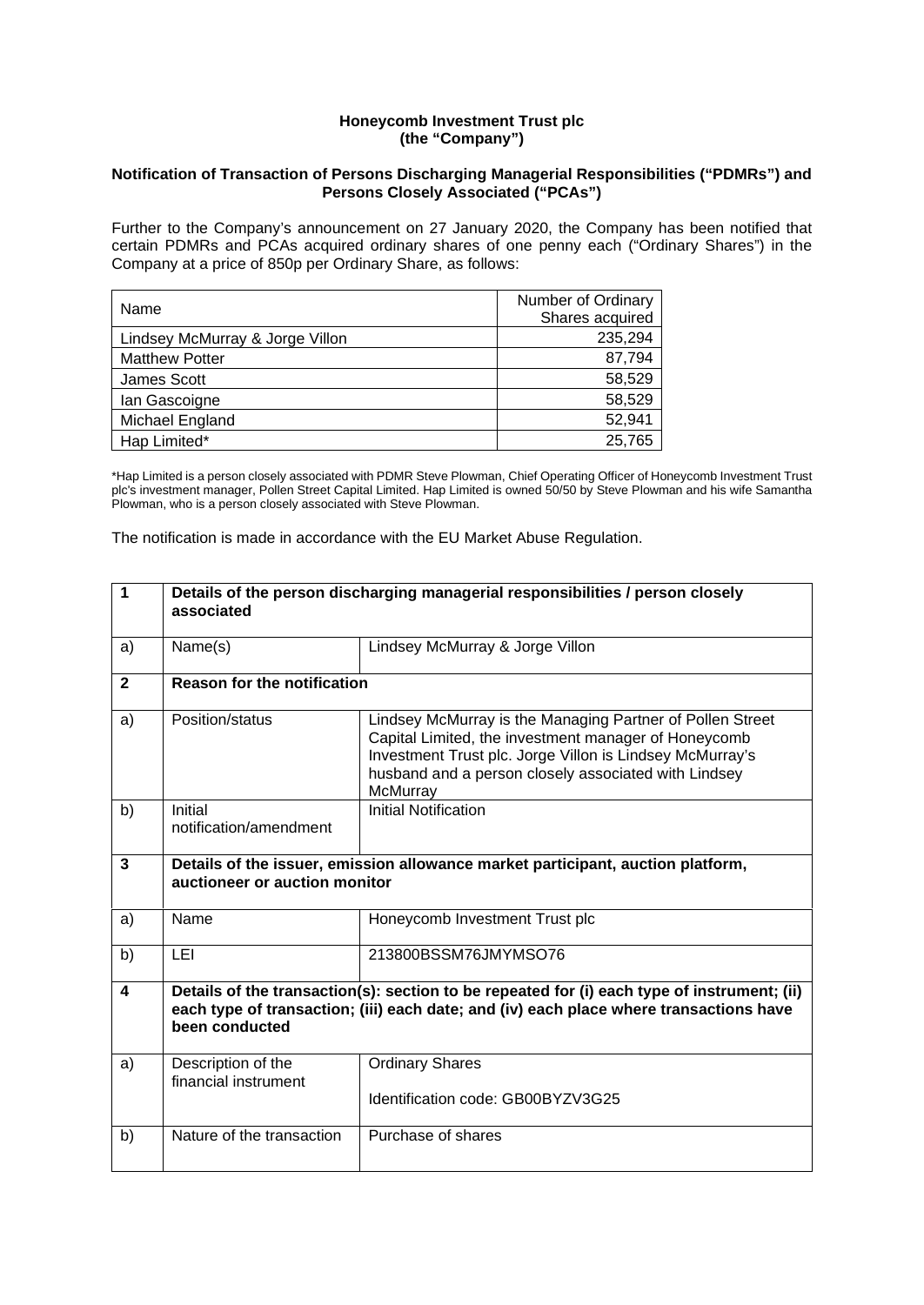| $\mathbf{c}$ | Price(s) and volume(s)   | Price                        | Volume  |
|--------------|--------------------------|------------------------------|---------|
|              |                          | 850 pence                    | 235,294 |
| d)           | Currency                 | <b>GBP</b>                   |         |
| e)           | Aggregated information   | N/A                          |         |
| f)           | Date of the transaction  | 27 January 2020              |         |
| g)           | Place of the transaction | London Stock Exchange - XLON |         |

| $\mathbf{1}$   | Details of the person discharging managerial responsibilities / person closely<br>associated                                                                                                            |                                                             |                                                                   |  |
|----------------|---------------------------------------------------------------------------------------------------------------------------------------------------------------------------------------------------------|-------------------------------------------------------------|-------------------------------------------------------------------|--|
| a)             | Name(s)                                                                                                                                                                                                 | <b>Matthew Potter</b>                                       |                                                                   |  |
| $\overline{2}$ | <b>Reason for the notification</b>                                                                                                                                                                      |                                                             |                                                                   |  |
| a)             | Position/status                                                                                                                                                                                         | investment manager of Honeycomb Investment Trust plc        | Matthew Potter is a partner of Pollen Street Capital Limited, the |  |
| b)             | <b>Initial</b><br>notification/amendment                                                                                                                                                                | <b>Initial Notification</b>                                 |                                                                   |  |
| $\overline{3}$ | Details of the issuer, emission allowance market participant, auction platform,<br>auctioneer or auction monitor                                                                                        |                                                             |                                                                   |  |
| a)             | Name                                                                                                                                                                                                    |                                                             | Honeycomb Investment Trust plc                                    |  |
| b)             | LEI                                                                                                                                                                                                     | 213800BSSM76JMYMSO76                                        |                                                                   |  |
| 4              | Details of the transaction(s): section to be repeated for (i) each type of instrument; (ii)<br>each type of transaction; (iii) each date; and (iv) each place where transactions have<br>been conducted |                                                             |                                                                   |  |
| a)             | Description of the<br>financial instrument                                                                                                                                                              | <b>Ordinary Shares</b><br>Identification code: GB00BYZV3G25 |                                                                   |  |
| b)             | Nature of the transaction                                                                                                                                                                               | Purchase of shares                                          |                                                                   |  |
| c)             | Price(s) and volume(s)                                                                                                                                                                                  | Price                                                       | Volume                                                            |  |
|                |                                                                                                                                                                                                         | 850 pence                                                   | 87,794                                                            |  |
| d)             | Currency                                                                                                                                                                                                | <b>GBP</b>                                                  |                                                                   |  |
| e)             | Aggregated information                                                                                                                                                                                  | N/A                                                         |                                                                   |  |
| f)             | Date of the transaction                                                                                                                                                                                 | 27 January 2020                                             |                                                                   |  |
| g)             | Place of the transaction                                                                                                                                                                                | London Stock Exchange - XLON                                |                                                                   |  |

| Details of the person discharging managerial responsibilities / person closely |
|--------------------------------------------------------------------------------|
| associated                                                                     |
|                                                                                |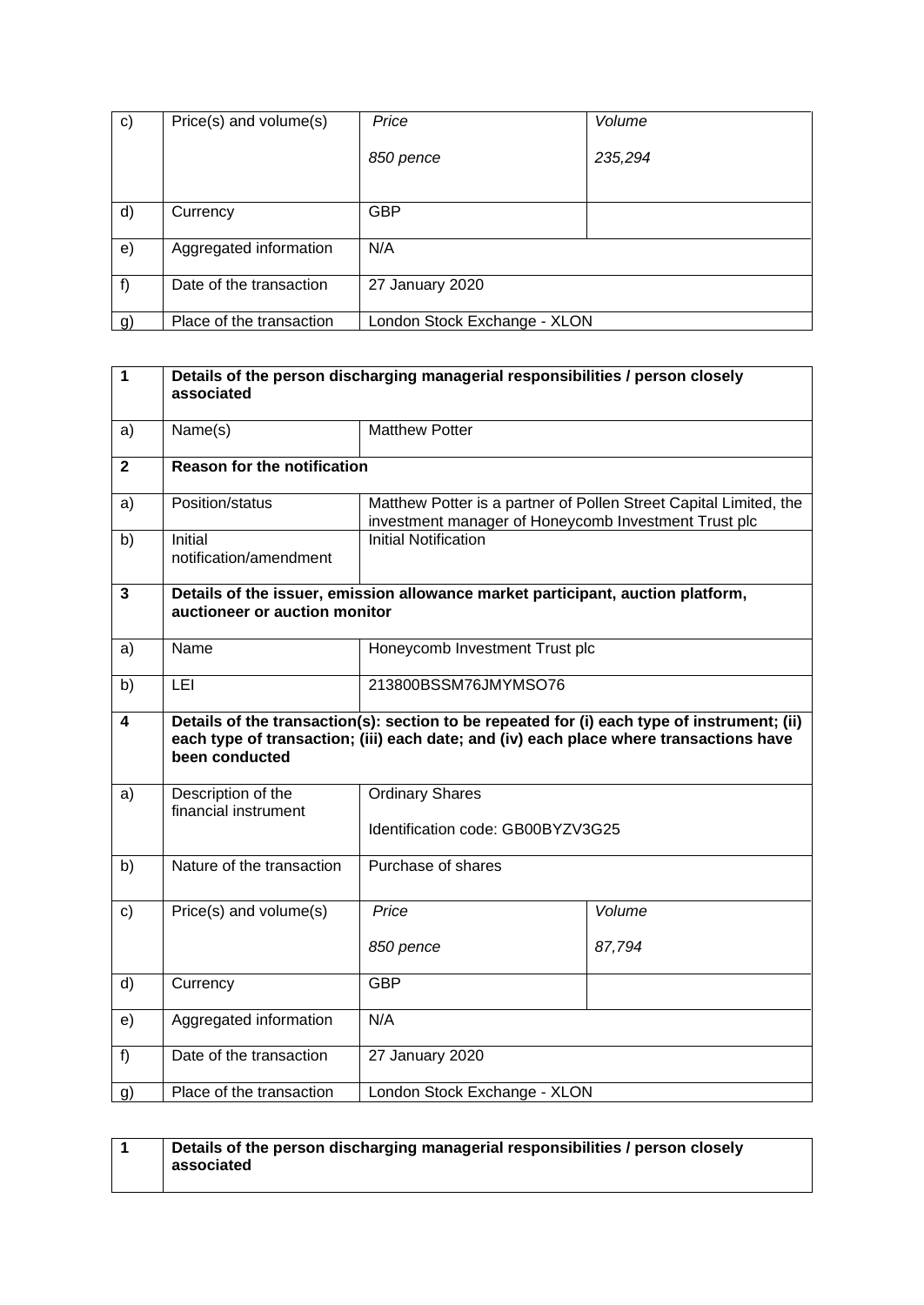| a)           | Name(s)                                    | James Scott                                                                                                                                                                           |                  |  |
|--------------|--------------------------------------------|---------------------------------------------------------------------------------------------------------------------------------------------------------------------------------------|------------------|--|
| $\mathbf{2}$ | <b>Reason for the notification</b>         |                                                                                                                                                                                       |                  |  |
| a)           | Position/status                            | James Scott is a partner of Pollen Street Capital Limited, the<br>investment manager of Honeycomb Investment Trust plc                                                                |                  |  |
| b)           | Initial<br>notification/amendment          | <b>Initial Notification</b>                                                                                                                                                           |                  |  |
| 3            | auctioneer or auction monitor              | Details of the issuer, emission allowance market participant, auction platform,                                                                                                       |                  |  |
| a)           | Name                                       | Honeycomb Investment Trust plc                                                                                                                                                        |                  |  |
| b)           | LEI                                        | 213800BSSM76JMYMSO76                                                                                                                                                                  |                  |  |
| 4            | been conducted                             | Details of the transaction(s): section to be repeated for (i) each type of instrument; (ii)<br>each type of transaction; (iii) each date; and (iv) each place where transactions have |                  |  |
| a)           | Description of the<br>financial instrument | <b>Ordinary Shares</b><br>Identification code: GB00BYZV3G25                                                                                                                           |                  |  |
| b)           | Nature of the transaction                  | Purchase of shares                                                                                                                                                                    |                  |  |
| c)           | Price(s) and volume(s)                     | Price<br>850 pence                                                                                                                                                                    | Volume<br>58,529 |  |
| d)           | Currency                                   | <b>GBP</b>                                                                                                                                                                            |                  |  |
| e)           | Aggregated information                     | N/A                                                                                                                                                                                   |                  |  |
| f)           | Date of the transaction                    | 27 January 2020                                                                                                                                                                       |                  |  |
| g)           | Place of the transaction                   | London Stock Exchange - XLON                                                                                                                                                          |                  |  |

|              | Details of the person discharging managerial responsibilities / person closely<br>associated                     |                                                                                                                          |  |
|--------------|------------------------------------------------------------------------------------------------------------------|--------------------------------------------------------------------------------------------------------------------------|--|
| a)           | Name(s)                                                                                                          | lan Gascoigne                                                                                                            |  |
| $\mathbf{2}$ | <b>Reason for the notification</b>                                                                               |                                                                                                                          |  |
| a)           | Position/status                                                                                                  | Ian Gascoigne is a partner of Pollen Street Capital Limited, the<br>investment manager of Honeycomb Investment Trust plc |  |
| b)           | Initial<br>notification/amendment                                                                                | Initial Notification                                                                                                     |  |
| 3            | Details of the issuer, emission allowance market participant, auction platform,<br>auctioneer or auction monitor |                                                                                                                          |  |
| a)           | Name                                                                                                             | Honeycomb Investment Trust plc                                                                                           |  |
| b)           | LEI                                                                                                              | 213800BSSM76JMYMSO76                                                                                                     |  |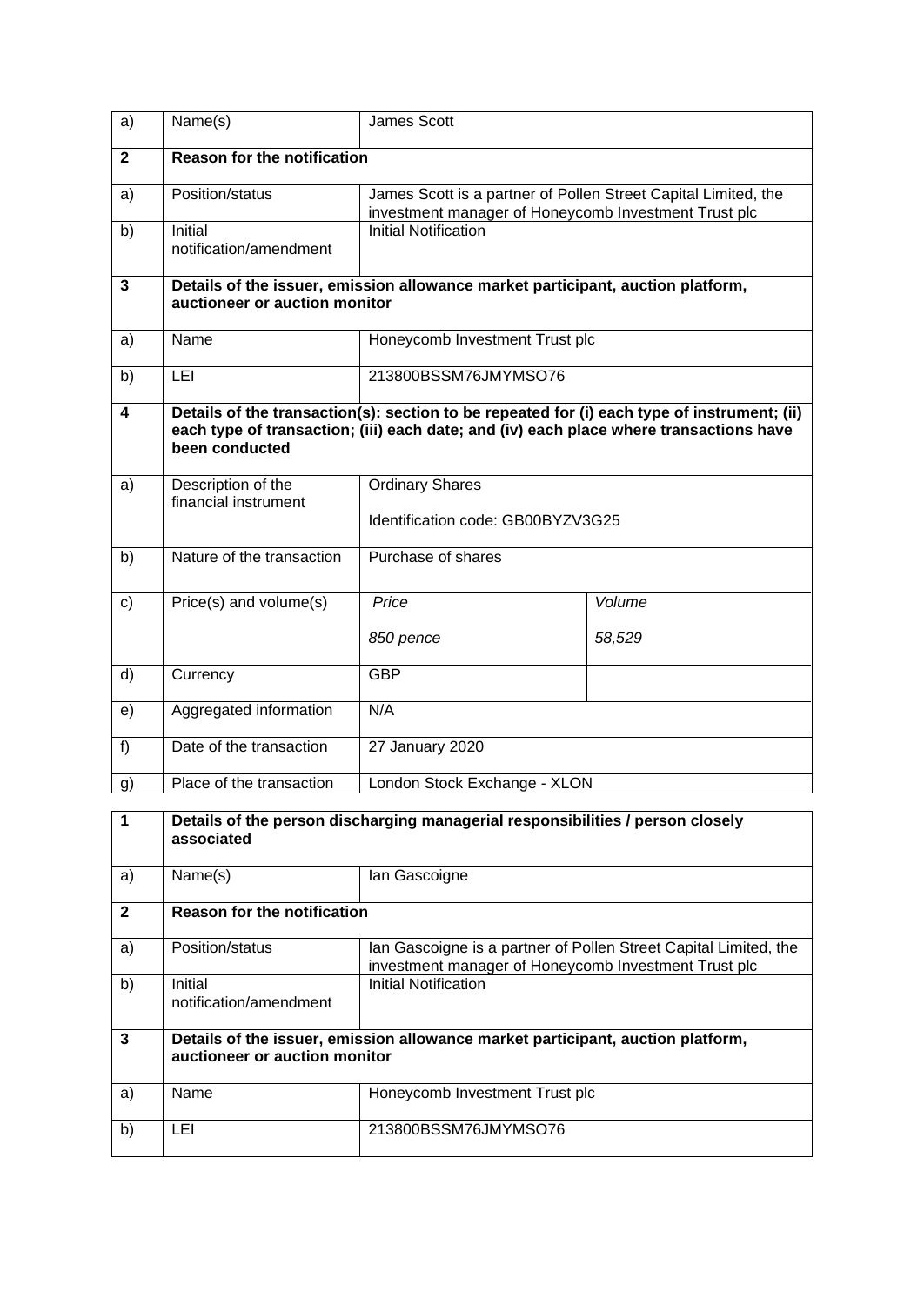| $\boldsymbol{4}$ | Details of the transaction(s): section to be repeated for (i) each type of instrument; (ii)<br>each type of transaction; (iii) each date; and (iv) each place where transactions have<br>been conducted |                                                             |                  |
|------------------|---------------------------------------------------------------------------------------------------------------------------------------------------------------------------------------------------------|-------------------------------------------------------------|------------------|
| a)               | Description of the<br>financial instrument                                                                                                                                                              | <b>Ordinary Shares</b><br>Identification code: GB00BYZV3G25 |                  |
| b)               | Nature of the transaction                                                                                                                                                                               | Purchase of shares                                          |                  |
| $\mathbf{C}$     | Price(s) and volume(s)                                                                                                                                                                                  | Price<br>850 pence                                          | Volume<br>58,529 |
| d)               | Currency                                                                                                                                                                                                | <b>GBP</b>                                                  |                  |
| e)               | Aggregated information                                                                                                                                                                                  | N/A                                                         |                  |
| f)               | Date of the transaction                                                                                                                                                                                 | 27 January 2020                                             |                  |
| g)               | Place of the transaction                                                                                                                                                                                | London Stock Exchange - XLON                                |                  |

| 1              | Details of the person discharging managerial responsibilities / person closely<br>associated |                                                                                                                                                                                       |                                |  |
|----------------|----------------------------------------------------------------------------------------------|---------------------------------------------------------------------------------------------------------------------------------------------------------------------------------------|--------------------------------|--|
| a)             | Name(s)                                                                                      | Michael England                                                                                                                                                                       |                                |  |
| $\overline{2}$ | <b>Reason for the notification</b>                                                           |                                                                                                                                                                                       |                                |  |
| a)             | Position/status                                                                              | Michael England is a partner of Pollen Street Capital Limited,<br>the investment manager of Honeycomb Investment Trust plc                                                            |                                |  |
| b)             | Initial<br>notification/amendment                                                            | <b>Initial Notification</b>                                                                                                                                                           |                                |  |
| 3              | auctioneer or auction monitor                                                                | Details of the issuer, emission allowance market participant, auction platform,                                                                                                       |                                |  |
| a)             | Name                                                                                         |                                                                                                                                                                                       | Honeycomb Investment Trust plc |  |
| b)             | LEI                                                                                          | 213800BSSM76JMYMSO76                                                                                                                                                                  |                                |  |
| 4              | been conducted                                                                               | Details of the transaction(s): section to be repeated for (i) each type of instrument; (ii)<br>each type of transaction; (iii) each date; and (iv) each place where transactions have |                                |  |
| a)             | Description of the<br>financial instrument                                                   | <b>Ordinary Shares</b><br>Identification code: GB00BYZV3G25                                                                                                                           |                                |  |
| b)             | Nature of the transaction                                                                    | Purchase of shares                                                                                                                                                                    |                                |  |
| c)             | Price(s) and volume(s)                                                                       | Price<br>850 pence                                                                                                                                                                    | Volume<br>52,941               |  |
| d)             | Currency                                                                                     | <b>GBP</b>                                                                                                                                                                            |                                |  |
| e)             | Aggregated information                                                                       | N/A                                                                                                                                                                                   |                                |  |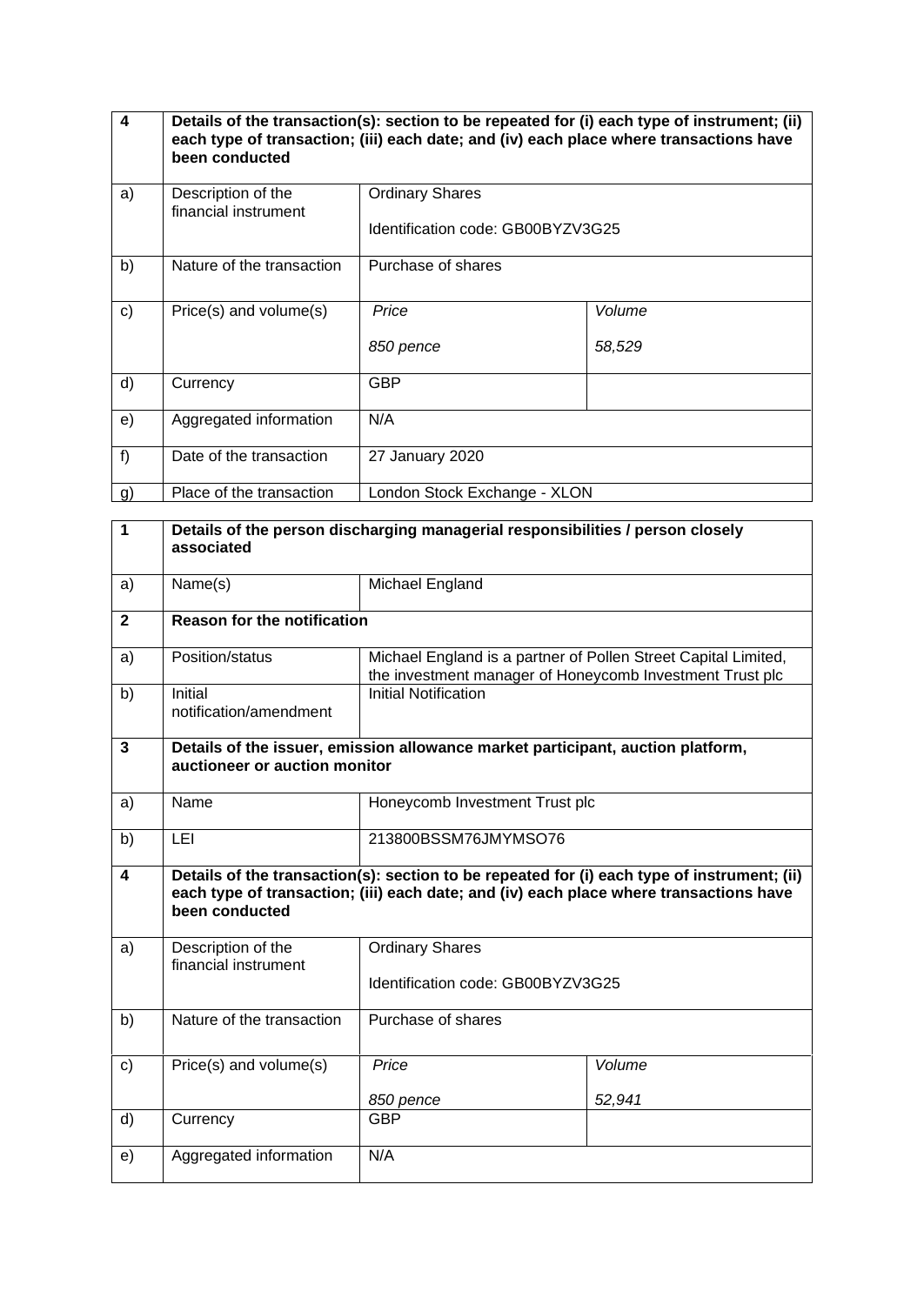| Date of the transaction  | 27 January 2020              |
|--------------------------|------------------------------|
| Place of the transaction | London Stock Exchange - XLON |

| 1           | Details of the person discharging managerial responsibilities / person closely<br>associated |                                                                                                                                                                                                                                                                                                                                     |                  |  |
|-------------|----------------------------------------------------------------------------------------------|-------------------------------------------------------------------------------------------------------------------------------------------------------------------------------------------------------------------------------------------------------------------------------------------------------------------------------------|------------------|--|
| a)          | Name(s)                                                                                      | <b>Hap Limited</b>                                                                                                                                                                                                                                                                                                                  |                  |  |
| $\mathbf 2$ | <b>Reason for the notification</b>                                                           |                                                                                                                                                                                                                                                                                                                                     |                  |  |
| a)          | Position/status                                                                              | Hap Limited is a person closely associated with PDMR Steve<br>Plowman, Chief Operating Officer of Honeycomb Investment<br>Trust plc's investment manager, Pollen Street Capital Limited.<br>Hap Limited is owned 50/50 by Steve Plowman and his wife<br>Samantha Plowman, who is a person closely associated with<br>Steve Plowman. |                  |  |
| b)          | Initial<br>notification/amendment                                                            | <b>Initial Notification</b>                                                                                                                                                                                                                                                                                                         |                  |  |
| 3           | auctioneer or auction monitor                                                                | Details of the issuer, emission allowance market participant, auction platform,                                                                                                                                                                                                                                                     |                  |  |
| a)          | Name                                                                                         | Honeycomb Investment Trust plc                                                                                                                                                                                                                                                                                                      |                  |  |
| b)          | LEI                                                                                          | 213800BSSM76JMYMSO76                                                                                                                                                                                                                                                                                                                |                  |  |
| 4           | been conducted                                                                               | Details of the transaction(s): section to be repeated for (i) each type of instrument; (ii)<br>each type of transaction; (iii) each date; and (iv) each place where transactions have                                                                                                                                               |                  |  |
| a)          | Description of the<br>financial instrument                                                   | <b>Ordinary Shares</b><br>Identification code: GB00BYZV3G25                                                                                                                                                                                                                                                                         |                  |  |
| b)          | Nature of the transaction                                                                    | Purchase of shares                                                                                                                                                                                                                                                                                                                  |                  |  |
| c)          | Price(s) and volume(s)                                                                       | Price<br>850 pence                                                                                                                                                                                                                                                                                                                  | Volume<br>25,765 |  |
| d)          | Currency                                                                                     | GBP                                                                                                                                                                                                                                                                                                                                 |                  |  |
| e)          | Aggregated information                                                                       | N/A                                                                                                                                                                                                                                                                                                                                 |                  |  |
| f)          | Date of the transaction                                                                      | 27 January 2020                                                                                                                                                                                                                                                                                                                     |                  |  |
| g)          | Place of the transaction                                                                     | London Stock Exchange - XLON                                                                                                                                                                                                                                                                                                        |                  |  |

# **Link Company Matters Limited - Corporate Secretary**

Paula O'Reilly

020 7954 9796